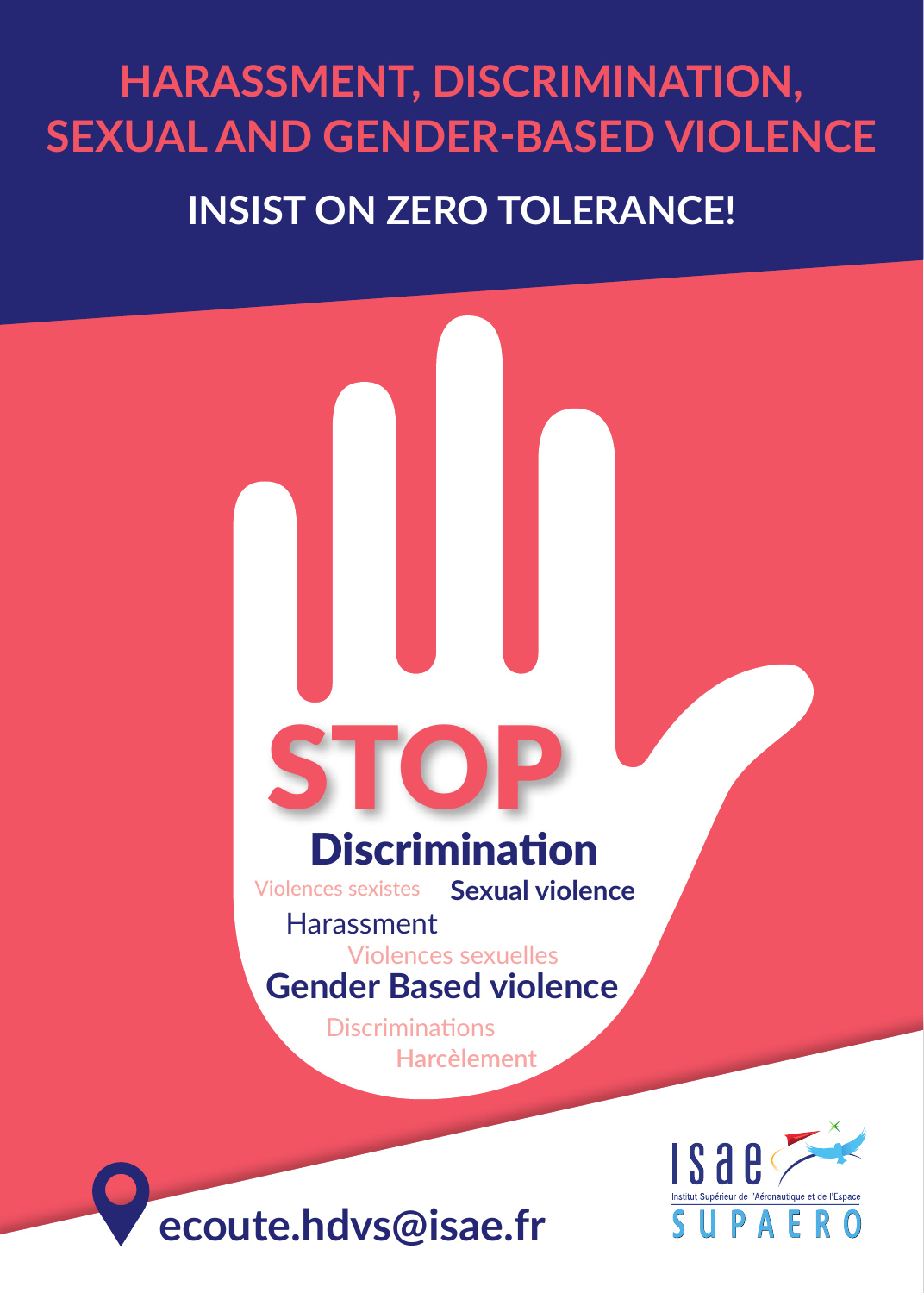## TAKING ACTION TOGETHER AGAINST HDSV ACTS

All engineering schools have a duty to society – training managers who comply with the rules of coexistence, both in their professional lives and their private lives, because they are the managers who will model the society of tomorrow. ISAE-SUPAERO is fully invested in an approach to training managers who are responsible, solidarity-minded and respectful.

Our Institute must also ensure a professional environment based on these values of solidarity and respect between the women and men who work here.

In my opinion, one of the most important rules of coexistence is having respect for others: respecting their values, their opinions, but also respecting who other people are, their bodies, their sensitivity and their integrity.

Diversity, and notably male-female diversity, is a strength for the entire school, so it must be governed by a policy that seeks to preserve all aspects of coexistence to ensure respect.

That is why I have implemented a plan to fight against harassment, discrimination and sexist and gender-based violence (HDSV).

This fight is a priority at the Ministry of the Armed Forces, but also at the Ministry of Higher Education, Research and Innovation, and it is also mine.

Fighting to eliminate unacceptable behavior, but also fighting so that everyone understands the challenges and acts in favor of a society enriched by our diversity.

This plan calls for many information and prevention actions for staff and for students. It covers life on campus, the professional environment and teaching content; it also covers internships in companies and university exchanges.

This plan calls for welcoming and actively listening to witnesses and victims of situations involving sexist and gender-based violence so that they feel free to speak out and to take action to ensure that no HDSV act goes unpunished. It makes use of such structures as THEMIS to provide support and accompaniment for victims in undertaking all formalities.

I would like to thank everyone who has helped in developing this plan – there has been incredible mobilization against this scourge of harassment, discrimination, and sexist and gender-based violence. Together, let's take action.

> Marie-Hélène BAROUX Vice President of ISAE-SUPAERO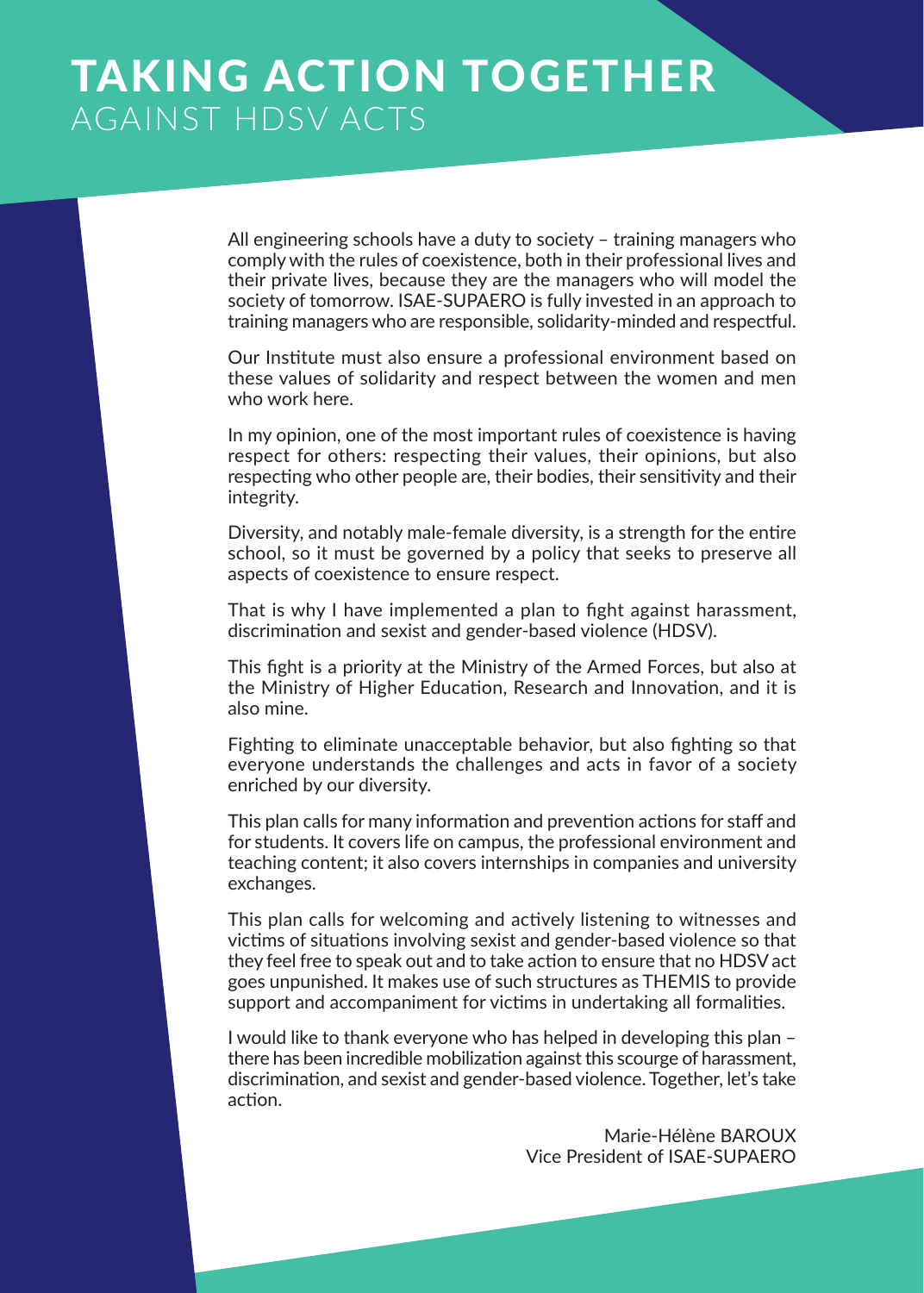## IDENTIFYING SITUATIONS **AND RECOGNIZING OFFENSES PUNISHED BY THE FRENCH PENAL CODE**

## SEXUAL HARASSMENT



**These acts are punishable by two to three years in prison and fines ranging from €30,000 to €45,000.**

Sexual assault includes any sexual abuse committed with violence, constraint, threat or surprise concerning various parts of the body, i.e. mouth, breasts, genitalia, buttocks and thighs.

> **Offense punishable by 5 to 7 years in prison and fines ranging from €75,000 to €100,000.**

Sexual harassment is a form of violence based on relationships of domination and intimidation that may arise in your work or studies.

#### **For example :**

- a person repeatedly subjects you to sexist and/or obscene comments.
- $\triangleright$  you are heckled by a work colleague or workshop participant who keeps sending you messages with sexual connotations despite your telling them to stop.
- your instructor/colleague encourages you to have sexual relations in exchange for advantages, school credits, favoritism, etc.

## SEXUAL ASSAULT

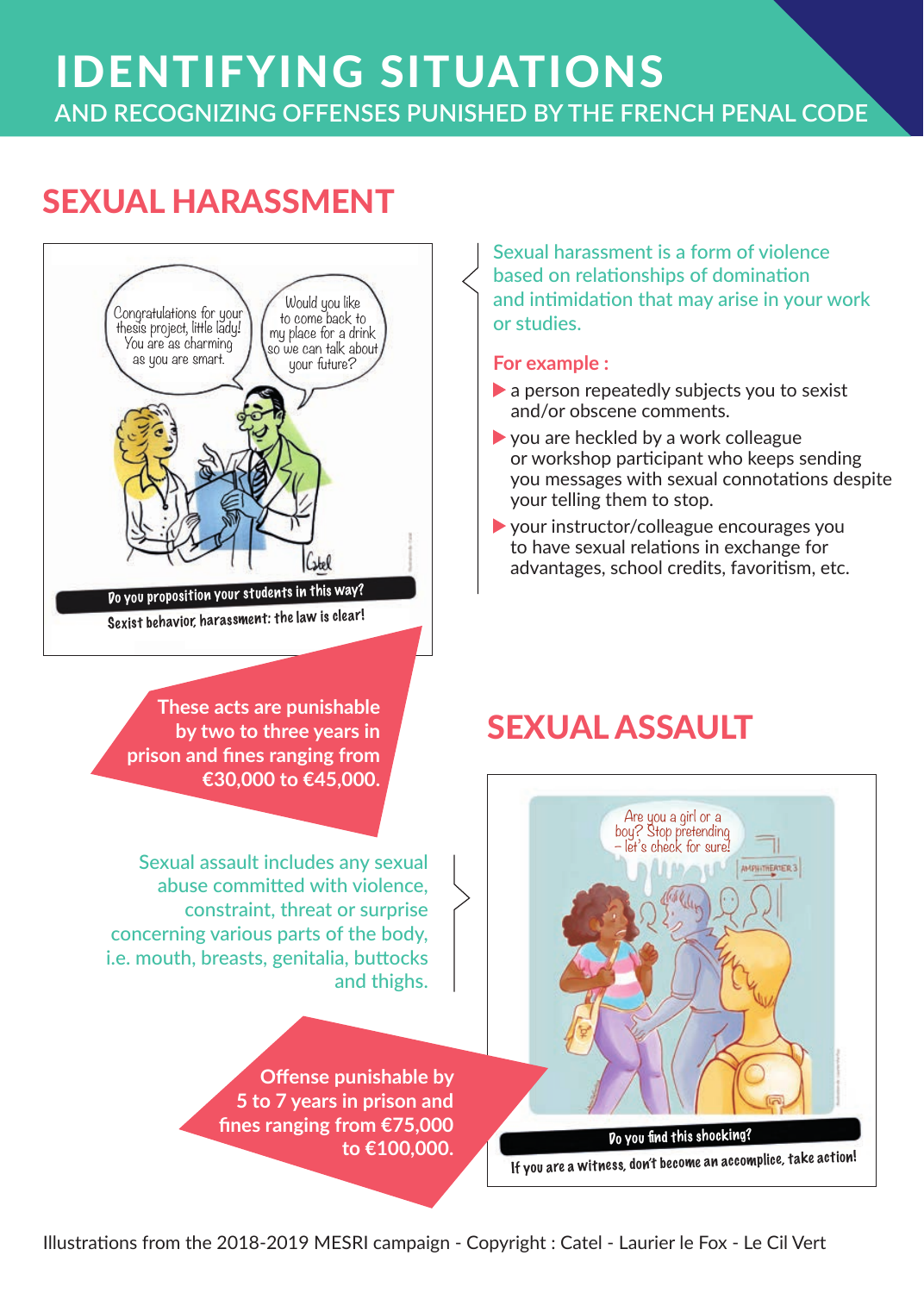# IDENTIFYING SITUATIONS

**AND RECOGNIZING OFFENSES PUNISHED BY THE FRENCH PENAL CODE**

## **DISCRIMINATION**



or gender-based connotations violating their dignity or exposing them to a distressing situation.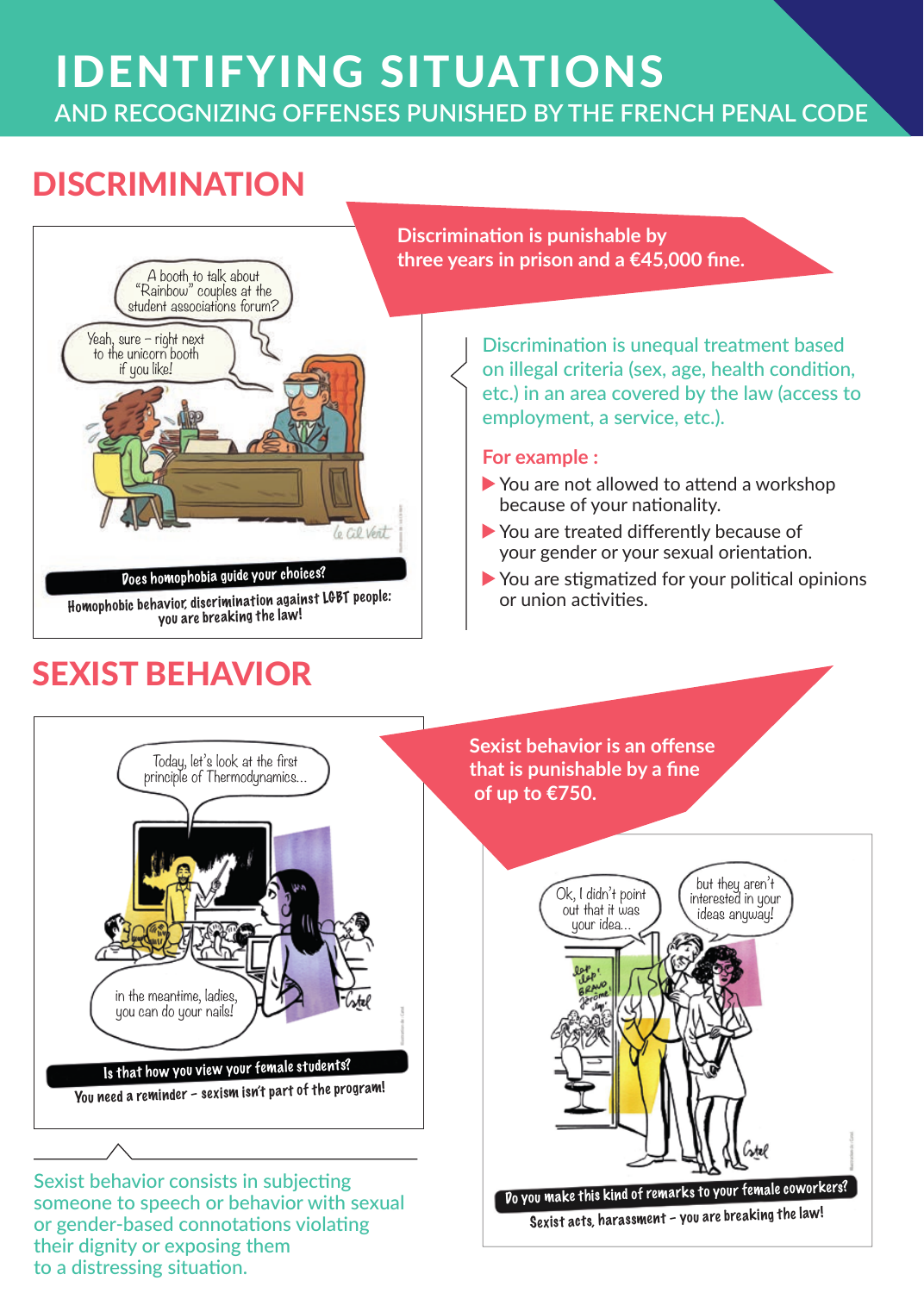## **REACT** YOU ARE…

## **A VICTIM**

▶ Don't stay alone.

 $\triangleright$  Clearly and firmly say no at the first sign of harassment, if possible, and state the reprehensible nature of such actions, which is punishable by law.

- ▶ Protect yourself if you can, and avoid any contact with the person who is harassing you.
- ▶ Do not keep this situation to yourself talk to someone else, a colleague, a professor, etc.
- ▶ Contact the ISAE-SUPAERO support unit.

 $\triangleright$  Put a file together with all the evidence you can find to protect your rights: a detailed written report of the facts, text messages, the consequences of violence on your professional/personal life, eye-witness testimony, etc.

 $\blacktriangleright$  Show solidarity with the victim.

 $\blacktriangleright$  Provide the victim with information on the procedures to follow and direct them to the ISAE-SUPAERO support unit.

Give your testimony in writing,

clearly indicating the location, the date, the circumstances and who was present.

## **A WITNESS SUPERVISORY STAFF**

Agents must take the appropriate measures to put an end to acts of harassment or discrimination committed against a student or another agent.

You must **inform** your superiors and alert the support unit.